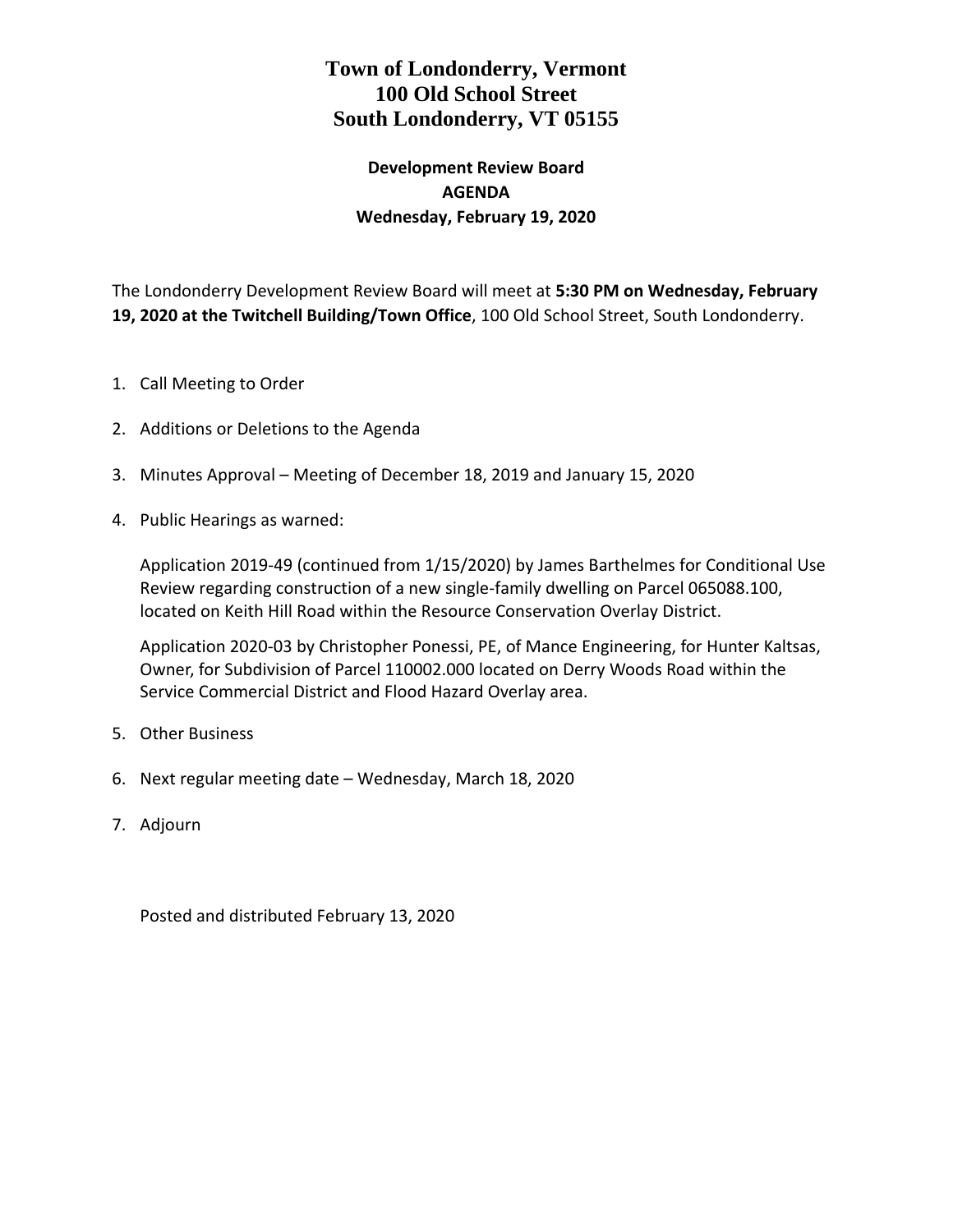# **Town of Londonderry, Vermont Development Review Board**

**Regular Meeting Minutes Wednesday, February 19, 2020**

**Board Members Present:** Esther Fishman Co-Chair, Denis Pinkernell Co-Chair, Terry Hill, John Lancaster, Chris Laselle, Bob Maisey.

#### **Board Members Absent**: None

**Others in Attendance:** Town Officials – Shane O'Keefe, Zoning Administrator, Sharon Crossman, Assistant to the Zoning Administrator. Members of the Public – James Barthlemes, Chris Ponessi, Hunter Kaltsas, Paul Abraham, Nikky Alexander.

- 1. **Call the meeting to order.** DRB Co-Chair Esther Fishman called the meeting to order at 5:30 PM.
- 2. **Additions or deletions to the agenda** (to occur as 'Other Business.') Fishman requested that the Board be introduced to potential new member Paul Abraham.
- 3. **Minutes Approval.** Minutes of January 15, 2020 and December 18, 2019 were approved unanimously.
- 4. **Public Hearings as warned**.

**Application 2019-49 (continued from 1/15/2020) by James Barthelmes for Conditional Use Review regarding construction of a new single-family dwelling on Parcel 065088.100, located on Keith Hill Road entirely within the Resource Conservation Overlay District.** 

The Board reviewed with the Applicant James Barthelmes the additional information requested on January 15, 2020, including the following submittals that were delivered prior to the continued hearing, including:

- a. proposed maximum total cleared areas, including a narrative describing clearing completed and all clearing planned for house site, septic system, view and home safety (dead trees to be removed) Highlighted area depicted on sheet drawn by GPI, James Russo E.I.T.,
- b. proposed development areas including structures, driveway, wastewater system, etc. depicted on sheet referenced in Paragraph a.
- c. proposed exterior lighting Applicant stated exterior lighting to be installed on structure only will be downlit as required.

The Applicant stated there is no planned clearing for a view since there appears to be none. The Chair closed the hearing and the Board agreed to deliberate in private later in the evening and deliver their Findings and Decision within the 45-day period allowed.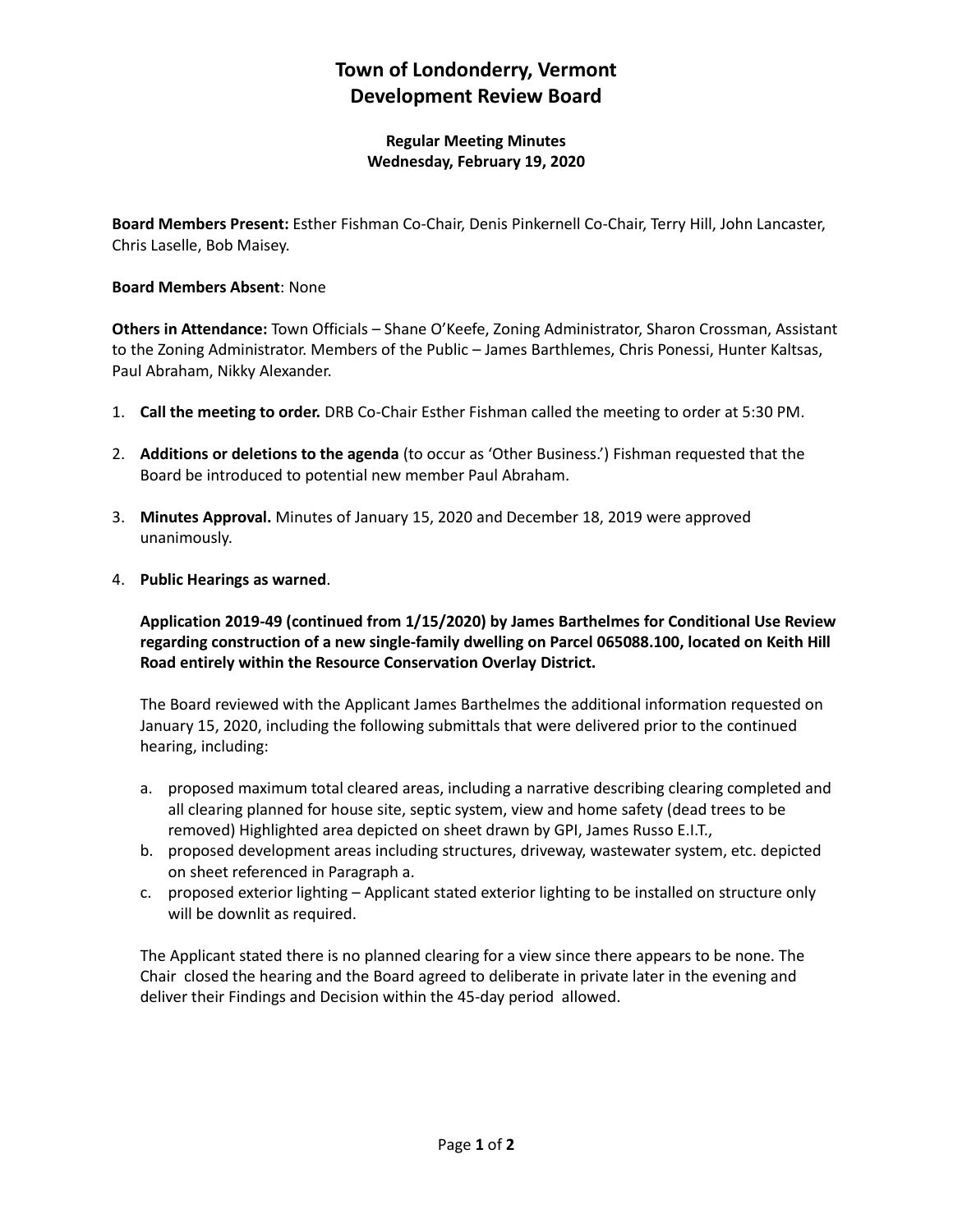## **Application 2020-03 by Christopher Ponessi, PE, of Mance Engineering, for Hunter Kaltsas, Owner, for Subdivision of Parcel 110002.000 located on Derry Woods Road within the Service Commercial District and Flood Hazard Overlay area.**

Chris Ponessi appeared with Hunter Kaltsas to present the application of Hunter Excavating Inc. to subdivide a 13.7- acre parcel located at Derry Woods Road and along VT 11 East, into 2 parcels – Lot 1 being 3.7 acres , and Lot 2 being 9.57 acres – with individual accesses on Derry Woods Road. Ponessi explained that the dividing parcel line and the lot frontages on Derry Woods Road shown on the plan submitted on this date are changed slightly from the site plan originally submitted, due to necessary adjustments made to fully comply with the Bylaw Access, Frontage and Lot Width requirements (previously non-complying as depicted). Ponessi described the anticipated use of Lot 2 as a "contractor yard, " as it was used formerly by Brown Excavating, but will no longer share the access formerly shared with abutters. He added that Lot 1 will be for sale. As to the presence of Flood Hazard Area, the Board accepted that this application is for subdivision only, and individual future uses will require separate zoning permit applications.

Nikki Alexander, abutting property owner, appeared to inquire about the new use of the property, which the Board said was not part of the subdivision application, but would be part of an application for use of the lots, once submitted.

After discussion, Chris Ponessi submitted two revised access permit applications to the Zoning Administrator for approval by the Selectboard. The Chair closed the hearing and said the Board would deliberate later the same evening and deliver their Findings and Decision within the 45-day period allowed.

## **5. Other Business.**

Fishman introduced Paul Abraham, interested applicant for the DRB Board vacancy, who explained his experience in rural western NJ, a town of 5000. Paul said he served for 6 years on the local Township Committee (acts as a Selectboard), during which time he also served several years as Mayor and on the Planning Committee and Land Use Board (acts as DRB ) as well – all of which he considers similar and familiar to the open position in Londonderry. Paul retired recently and he and his wife are now full-time residents of Londonderry and want to be involved in the community.

O'Keefe announced that the required notice has been published for the required Planning Commission public hearing on Zoning Bylaw Section 402, scheduled for 3/9/2020, prior to referring it to the Selectboard for final approval, per State statute.

- 6. **Next regular meeting** Wednesday, March 18, 2020, at 5:30 pm.
- 7. **Adjourn.** The meeting was adjourned at 6:24 pm.

*Approved on April 15, 2020. \_\_\_\_\_\_\_\_\_\_\_\_\_\_\_\_\_\_\_\_\_\_\_\_\_\_\_\_\_\_\_\_\_\_\_\_\_*

Esther Fishman, Co-Chair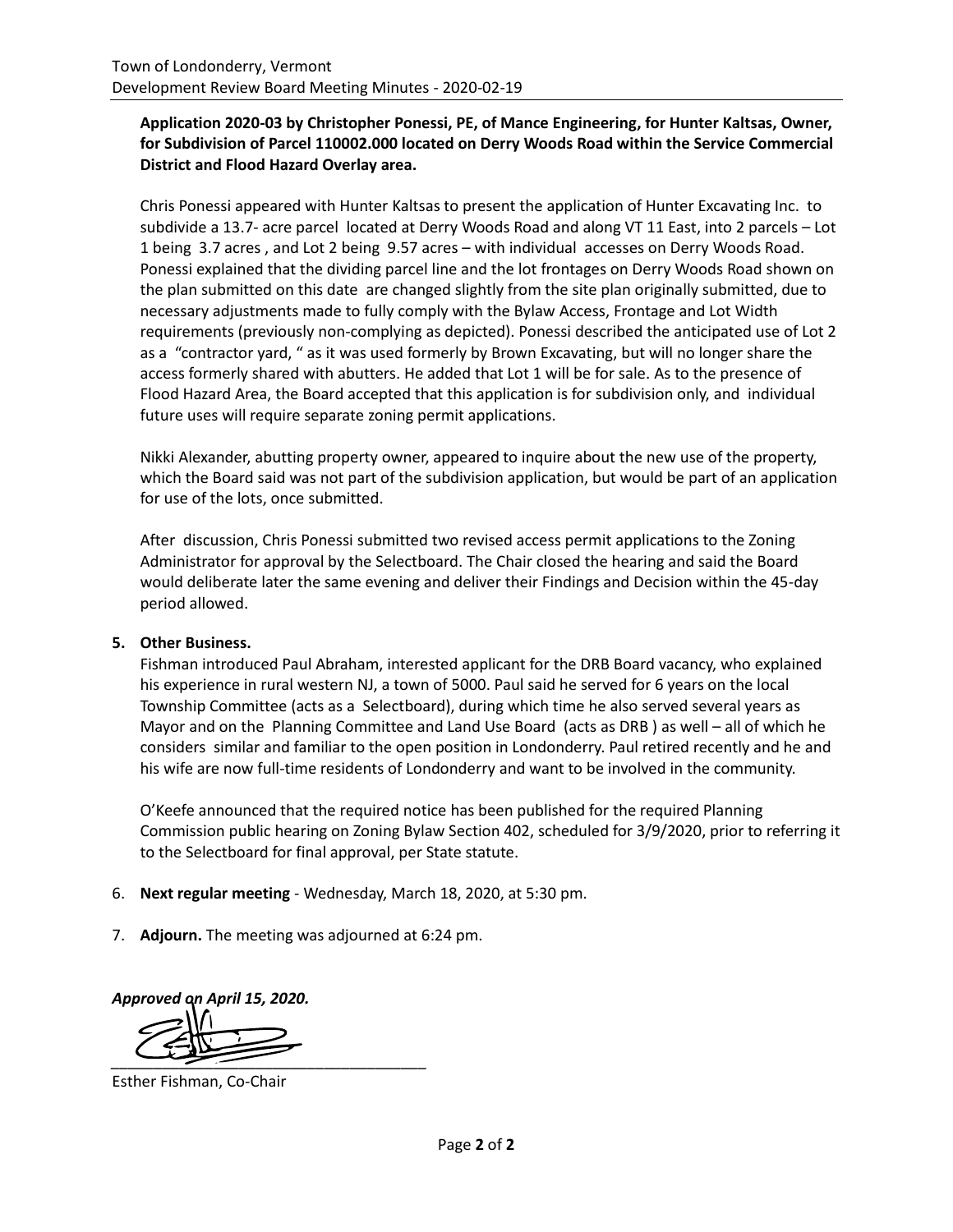Town of Londonderry, Vermont Development Review Board

# **Findings of Fact and Notice of Decision Application 2019-49 Property of James Barthelmes Parcel 065088.100, Keith Hill Road**

## **INTRODUCTION AND PROCEDURAL HISTORY**

- 1. This proceeding involves an application for construction of a new single-family dwelling, submitted by James Barthelmes, Applicant/Owner of Parcel 065088.100, located at Keith Hill Road, entirely within the Resource Conservation Overlay (RCO) district, requiring Conditional Use review by the Development Review Board.
- 2. The application for construction within the RCO district and the Rural Residential-1 (R-1) zoning district, was received by the Zoning Administrator on 11/6/2019.
- 3. On 11/12/2019, the Zoning Administrator deemed the application "Incomplete" and requested additional information from the Applicant in order to be considered at the next available meeting of the Development Review Board (the Board), as indicated on the Land Use Application Review Form.
- 4. On 1/3/2020, the Zoning Administrator referred the application to the Development Review Board, pursuant to Zoning Bylaw Section 204(A)(1), Resource Conservation and Section 503, Conditional Use Review.
- 5. Copies of all documents referenced above are available at the Londonderry Town Office.
- 6. On 12/19/2019, notice of a public hearing to be held by the Board was posted at the following places:
	- a.The Londonderry Town Clerk's office.
	- b.The Londonderry Post Office
	- c.The South Londonderry Post Office
	- d. Keith Hill Road, within view of the pubic-right-of-way most nearly adjacent to the property.
- 7. On 12/19/2019, a copy of the notice of public hearing was mailed to the Owner and owners of properties adjoining the Parcel 065088.100 as listed on the Certificate of Service.
- 8. On 12/24/2020, a notice of a public hearing was published in the *Vermont Journal*.
- 9. The application was considered by the Board at a public hearing opened on 1/15/2020. The public hearing was continued to 2/19/2020.
- 10. Present over the course of the proceedings were the following members of the Board: Esther Fishman (Co-Chair), Denis Pinkernell (Co-Chair), Sven Fedorow, Terry Hill, John Lancaster, Chris Laselle and Bob Maisey. On 2/19/2020 the public hearing was closed.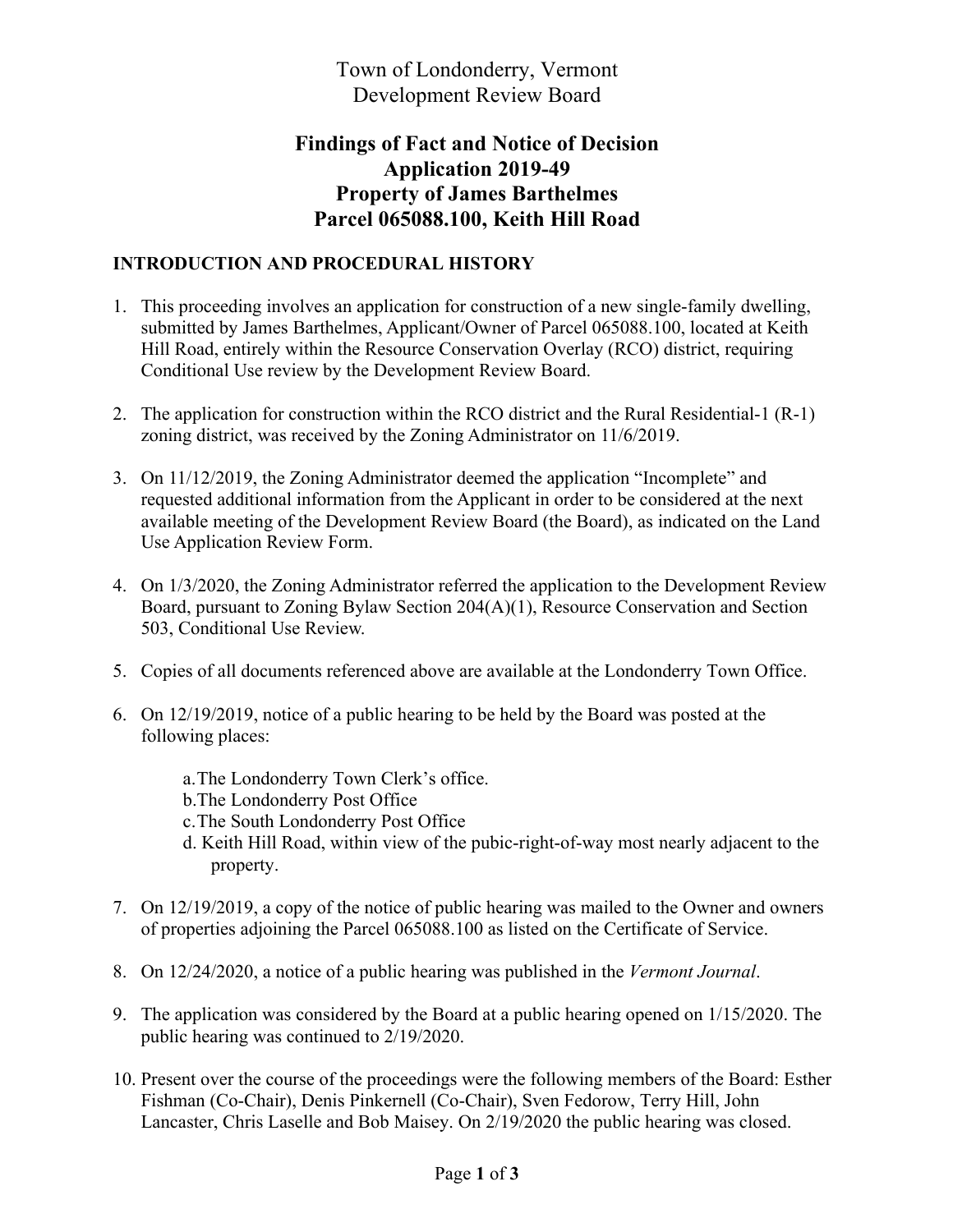- 11. During the course of the hearing, the following exhibits (available at the Town Office) were submitted and/or referenced for the record:
	- a. Exhibit 1. Zoning Permit Application Form 2019-49 with associated attachments dated 11/6/2019, including Rapanotti Septic Design, Overall Site Plan, Barthelmes, dated June 6, 2019 and Deed Covenants for Powder Mill Development, Pages 1-2.
	- b. Exhibit 2. Additional documents received 12/31/2019 including: Schematic of Current Flagging of Property, dated 12/2019; Pictures (2) of Lot as is, Coventry Log Homes - Custom Oak Ridge, Plan Sheets 1-4.
	- c. Exhibit 3. Documents received from Owner on 2/6/2020 including: Map of the property indicating area to be cleared; Exterior Lighting Elevation and Correspondence from VT State Forester re: rare, threatened, endangered species.
	- d. Exhibit 5. Land Use Application Review Form, dated 1/3/2020, addressed to James Barthelmes, from Zoning Administrator Shane O'Keefe, re: referral of Application 2019-49 to the Board for consideration.
- 12. Owner James Barthelmes appeared on 1/15/2020 to discuss his plan to build a family vacation home on his land in the Powder Mill Ridge development. He stated that he was aware of applicable covenants for the property, but not of the Town's RCO district until he applied for a local building permit. The Owner described the lot as completely wooded and added that he plans to have dead trees removed for safety and about a third of the parcel cleared at the highest elevation for a view. He said the site plan will be prepared by Rapanotti Surveyors.
- 13. The Board had multiple questions about the proposed development that could not be discerned with the application materials provided. Accordingly, the Board decided to continue the public hearing at the next regular meeting of the Board on February 19, 2020 at 5:30PM and requested additional information be submitted by that same date, specifically related to proposed tree clearing, development areas, setbacks and exterior lighting.
- 14. The Owner agreed to provide the additional information requested by the Board and to return for the continuation of the public hearing on 2/19/2020. The additional information was received by the Zoning Administrator on 2/6/2020 (Exhibit c. above).
- 15. On 2/29/2020, the Owner appeared for the continuation of the public hearing. The Board discussed with the Owner the additional submittals (Exhibit c. above) requested on 1/15/2020, which provided the following information, as attested by the Owner:
	- a. The maximum total cleared area will be limited to 22,500 square feet (just under one-half acre) to include: clearing for development of a driveway, one 3- bedroom, 2-bath log home, associated wastewater and water supply systems, and removal of dead or trouble trees, as depicted on a note with attached plan sheet drawn by GPI, James Russo E.I.T..
	- b. There will be no clearing for a view.
	- c. All exterior lighting to be installed on the dwelling and downlit as specified in Section 410 of the Zoning Bylaw, applicable.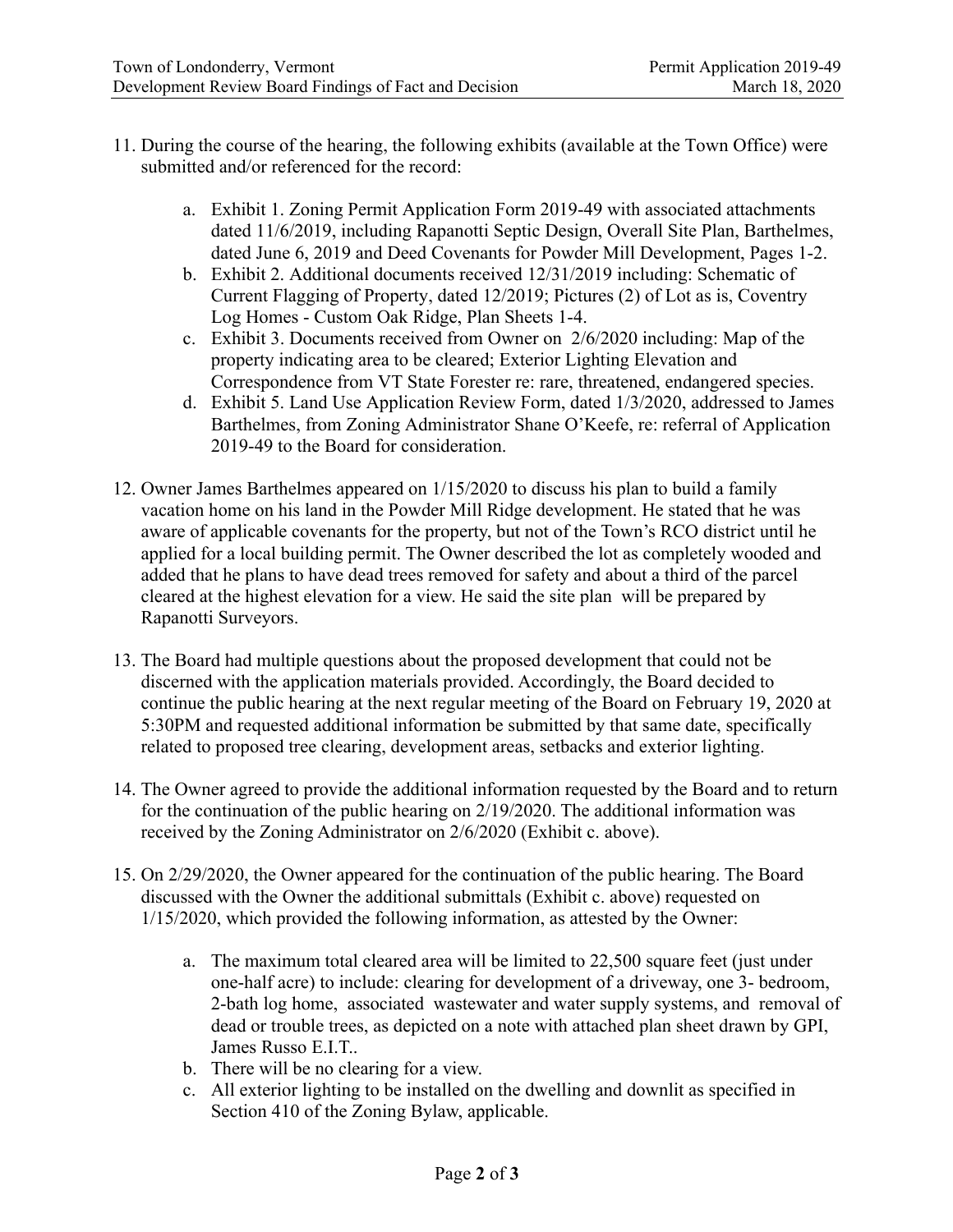16. No one else appeared, responded or spoke, for or against, the application.

17. On this same date the Board announced that its Findings and Decision would be delivered within the requisite 45 days from the close of the hearing on this date, per 24 VSA 4464 (b).

## **FINDINGS**

Based on the application, testimony, exhibits and other evidence, the Board makes the following findings:

- 1. The subject property is a 3.33-acre parcel located off Keith Hill Road, a private road within the Powder Mill Development, on Parcel 065088.100 and described in a Deed dated 12/14/2018 and recorded in Book 83/Page 158 of the Londonderry Land Records.
- 2. The property is situated within the R-1 zoning district and Resource Conservation Overlay (RCO) zoning district as described on the Town of Londonderry Zoning Map on record at the Londonderry Town Clerk's Office and Section 201 of the Bylaw.
- 3. Permit application 2019-49 proposes construction of a new single-family dwelling on land situated entirely within the Resource Conservation Overlay district, requiring review by the Development Review Board per Zoning Bylaw Section 204 (A)(1) and Conditional Use review per Bylaw Section 503.
- 4. The permit application, together with the supplemental information submitted by the Owner and represented in Paragraph 11, Exhibits a-d, and includes all the elements requested by the Zoning Administrator and the Board, and necessary for the review and consideration of the applicable standards.
- 5. The Board finds that the Barthelmes plan for development of Parcel 065088.100 located in the R-3 and Resource Conservation Overlay districts, as submitted and attested by the Owner in Paragraph 15 above, meets all applicable local zoning standards.

## **DECISION**

Based on the findings above, the Board approves Permit Application 2019-49 for construction of a single-family dwelling, as submitted by James Barthelmes, Owner of Parcel 065088.100 located off Keith Hill Road at Powder Mill Ridge, and within the Resource Conservation District Overlay district, as submitted.

Dated at Londonderry, Vermont, this 18th day of March 2020.

\_\_\_\_\_\_\_\_\_\_\_\_\_\_\_\_\_\_\_\_\_\_\_\_\_\_\_\_\_\_\_, Co-Chair

Esther Fishman, Co-Chair

**NOTICE**: This decision may be appealed to the Vermont Environmental Court by an interested person who participated in the proceeding before the Development Review Board. Such appeal must be taken within 30 days of the date of this decision, pursuant to 24 V.S.A. § 4471 and Rule 5(b) of the Vermont Rules for Environmental Court Proceedings.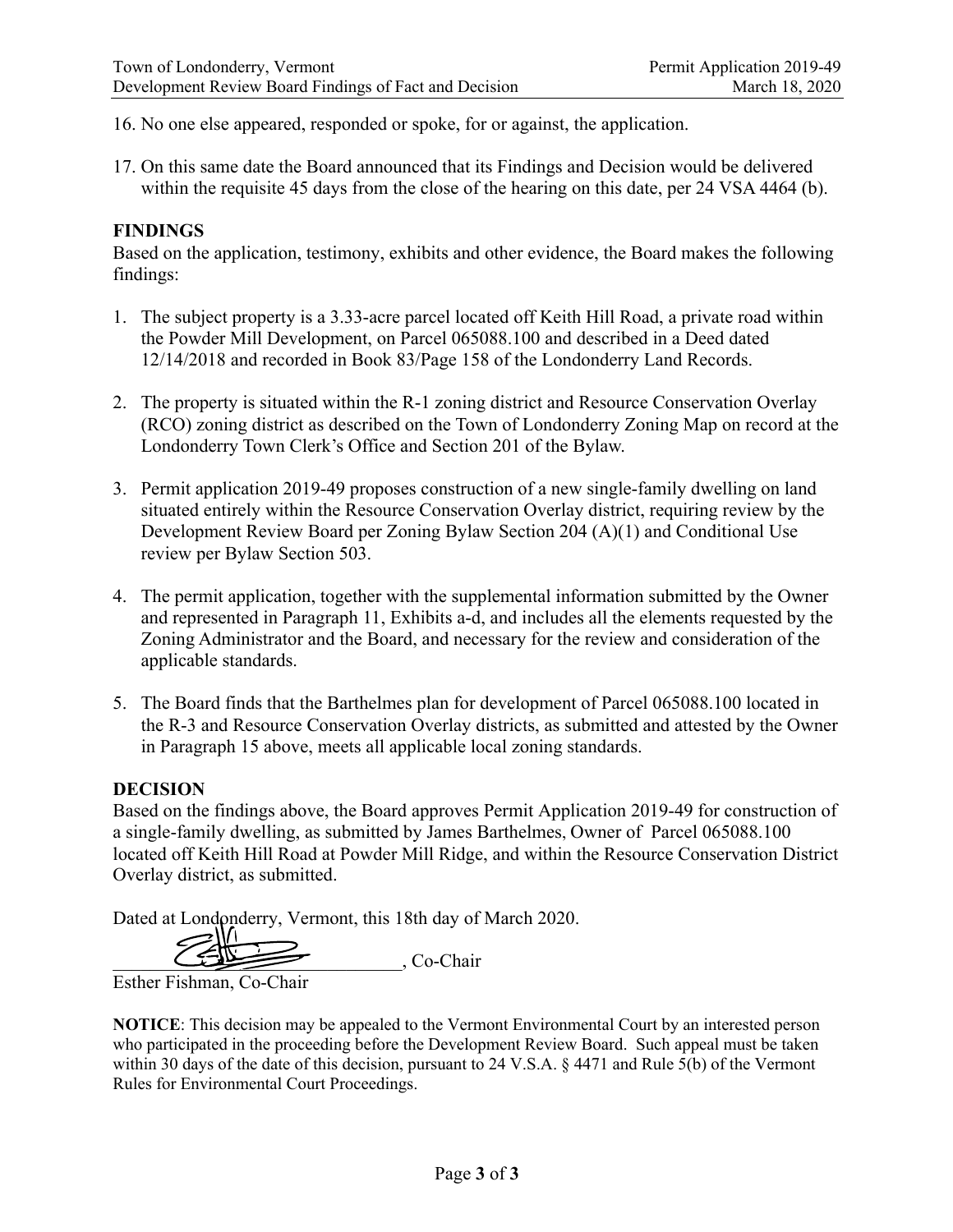## Town of Londonderry, Vermont Development Review Board

## **Findings of Fact and Notice of Decision Application 2020-03 Property of Hunter Kaltsas Parcel 110002.000 Derry Woods Road**

## **INTRODUCTION AND PROCEDURAL HISTORY**

- 1. This proceeding involves an application for subdivision of 13.27 acres of land into 2 lots as submitted by Christopher M. Ponessi, P.E., Mance Engineering Partners, P.C., Applicant, for Hunter Kaltsas, Owner, of Parcel 110002.000, located at Derry Woods Road and Route 11 East, within the Service Commercial (SC) district and Flood Hazard Overlay (FHO) district.
- 2. The application for subdivision approval was received by the Zoning Administrator on 1/14/2020.
- 3. On 1/23/2020 the Zoning Administrator deemed the application "Complete" and referred the application for subdivision to the Development Review Board (the Board).
- 4. Copies of all documents referenced above are available at the Londonderry Town Office.
- *5.* On 1/23/2020, notice of a public hearing to be held by the Board was posted at the following places:
	- a. The Londonderry Town Clerk's office.
	- b. The Londonderry Post Office
	- c. The South Londonderry Post Office
	- d. Derry Woods Road, within view of the pubic-right-of-way most nearly adjacent to the property
- 6. On 1/27/2020, a copy of the notice of public hearing was mailed to the Applicant, the Owner and owners of properties adjoining the parcel to be subdivided as listed on the Certificate of Service.
- 7. On 1/29/2020, a notice of a public hearing was published in the *Vermont Journal.*
- 8. The application was considered by the Board at a public hearing opened on 2/19/2020.
- 9. Present over the course of the proceedings were the following members of the Board: Esther Fishman (Co-Chair), Denis Pinkemell (Co-Chair), Terry Hill, John Lancaster, Chris Laselle and Bob Maisey. On 2/19/2020 the public hearing was closed.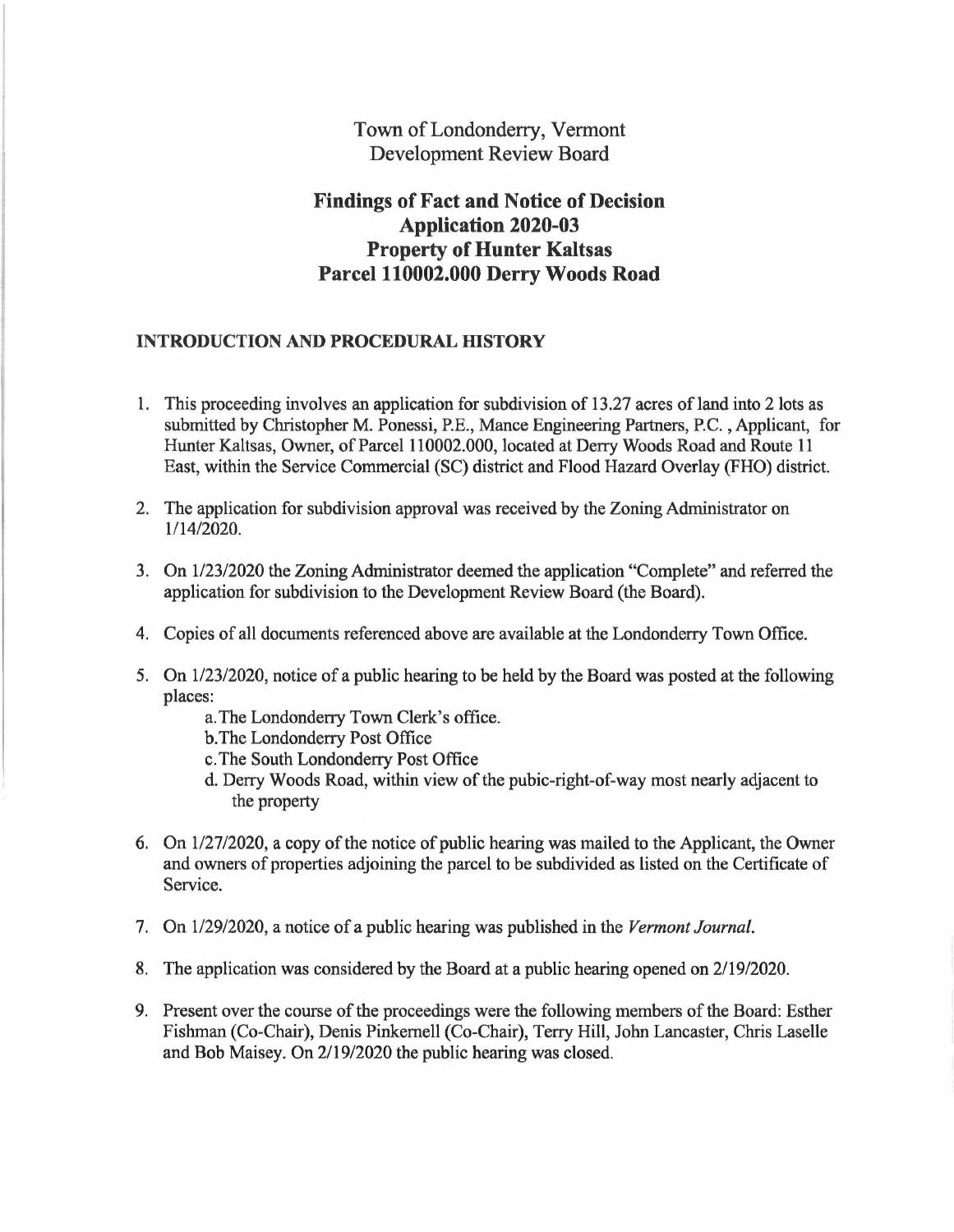- 10. During the course of the hearing, the following exhibits (available at the Town Office) were submitted and/or referenced for the record:
	- a. Exhibit 1. Zoning Permit Application Form 2020-03 with associated attachments including ANR Atlas Map showing Flood Hazard Area, the Site Development Plan Checklist and the Site Plan Review Application Worksheet dated 1/8/2020.
	- b. Exhibit 2: Subdivision Survey Plat/ Lands of Hunter Kaltsas, SVl, dated 1/10/2020
	- c. Exhibit 3. Lands of Kaltsas, Vermont Route 11 and Derry Woods Road, 2-Lot Subdivision, Preliminary Plat, PP-1, dated 1/8/2020
	- d. Exhibit 4. Lands of Kaltsas, Vermont Route 11 and Derry Woods Road, Subdivision Access, AC-1, dated 2/14/2020.
	- e. Exhibit 5. Land Use Application Review Form, dated 1/23/2020, to Christopher Ponessi, P.E., from Zoning Administrator Shane O'Keefe, re: referral of Application 2020-03 to the Board for consideration.
- 11. Applicant Christopher M. Ponessi, P.E., Mance Engineering Partners, P.C. (Applicant) and Owner Hunter Kaltsas (Owner) appeared to discuss the request for a 2-lot subdivision of a parcel of land at the northeast comer of Derry Woods Road and VT Route 11. The Applicant submitted, and reviewed with the Board, a "Subdivision Survey Plat, Lands of Hunter Kaltsas," referenced above (Exhibit 2), which represents a revised version of the original, with Lot  $#1$  now having the required lot width of 150 feet, accomplished with a slight change in the dividing property line. He further explained that both Lot  $\#1$  (3.66 acres) and Lot  $\#2$ (9.61 acres) will have new individual accesses from Derry Woods Road,

The Applicant added that the existing single-access at the intersection of a private road known as Pit Road, previously shared by the former owner (Brown) and the abutting property owner to the north, will from now on be used solely by the abutters per a perpetual Right of Way agreement, which eliminates truck traffic on Pit Road (see Exhibit 4).

The Applicant stated that the subdivision application does not include a request for any specific future use of either parcel. However, he indicated that Lot #2 could serve as a "contractor yard," to accommodate the needs of Hunter Excavating Inc., which would be similar to the long-term use by the former owner, although that is not germane to the current application.

The Board asked about the mapped Flood Hazard Area (FHA) that appears on a portion of the property. The Applicant verified that the FHA includes only a narrow area of the parcel along Derry Woods Road, that is not likely to impede reasonable use of the property or the Owner's desired future use.

In closing, the Applicant submitted to the Zoning Administrator two new applications for access from Derry Woods Road, revised to meet the Town's standards, as shown on the Subdivision Access plan sheet, dated 2/14/2020 and revised 2/18/2020.

The Zoning Administrator stated that the application with revisions for access, frontage and lot depth/width, meets applicable local regulations for the district.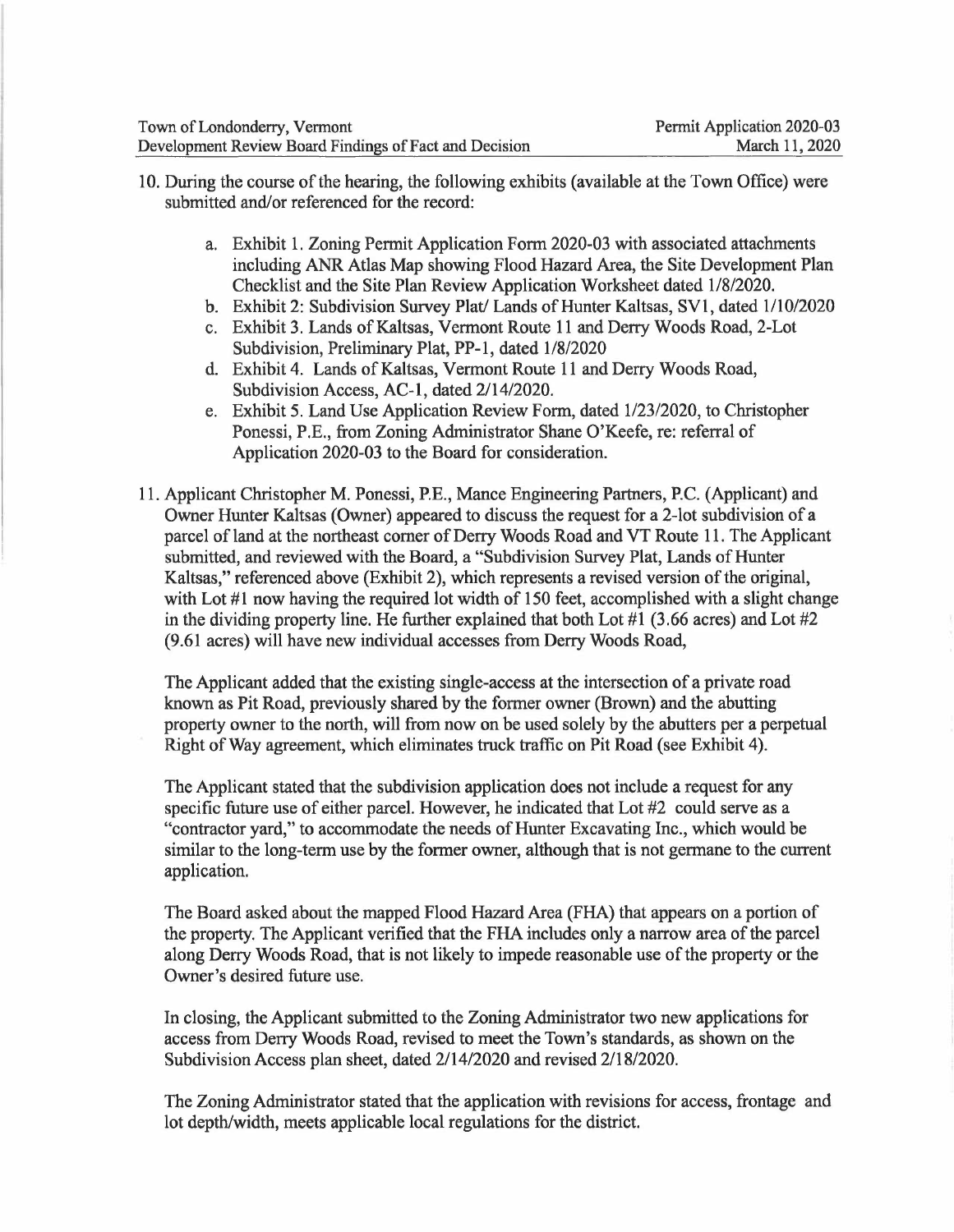12. Nikki Alexander, abutting property owner to the south along VT Route 11, stated that she received notice of the subdivision of the property. She asked about the future use of the property and whether the lots would be for sale. The Board stated that the subdivision application submitted includes no request for change of use at this time. The Applicant and the Owner provided no specific information about intentions for the property.

The Zoning Administrator confirmed that the subdivision application stands alone. He added that change of use of the vacant parcel will require a permit application that may or may not be subject to Board review.

Alexander said she had no other concerns at this time. No one else responded, appeared or spoke, for or against the project.

- 13. The Applicant submitted to the Zoning Administrator revised applications for the revision of two accesses, that reflect the site plan delivered at the hearing, for consideration by the Selectboard.
- 14. On 2/19/2020, the Board closed the public hearing and announced that deliberations would occur in private later in the evening and that their Findings and Decision would be delivered within the requisite 45 days from the close of the hearing on this date, per 24 VSA 4464 (b).

## **FINDINGS**

Based on the application, testimony, exhibits and other evidence, the Board makes the following findings:

- 1. The subject property is a 13 .27-acre parcel located at Derry Woods Road and VT Route 11, Parcel 110002.000, described in a deed dated 8/30/2019, and recorded in Book 84, Page 623- 624 of the Londonderry Land Records.
- 2. The property is situated in the Service Commercial and the Flood Hazard Overlay zoning districts as described on the Town of Londonderry Zoning Map on record at the Londonderry Town Clerk's Office and Section 201 of the Bylaw.
- 3. The permit application proposes a 2-lot subdivision of vacant land. As proposed, Lot #1 will be 3.61 acres and Lot#2 will be 9.66 acres.
- 4. Individual Access to Lot #1 and Lot #2 will be off Derry Woods Road. Revised access permits to be approved by the Selectboard were submitted on this date to the Zoning Administrator.

Former access off Derry Woods Road to Parcel 110002.000 and to Pit Road, shared with abutting property owners to the north, will no longer be in use for the subject property. The same abutting property owners will have sole access over Pit Road via a permanent right-ofway.

5. The application for subdivision includes no proposed uses of Lot #1 or Lot #2.